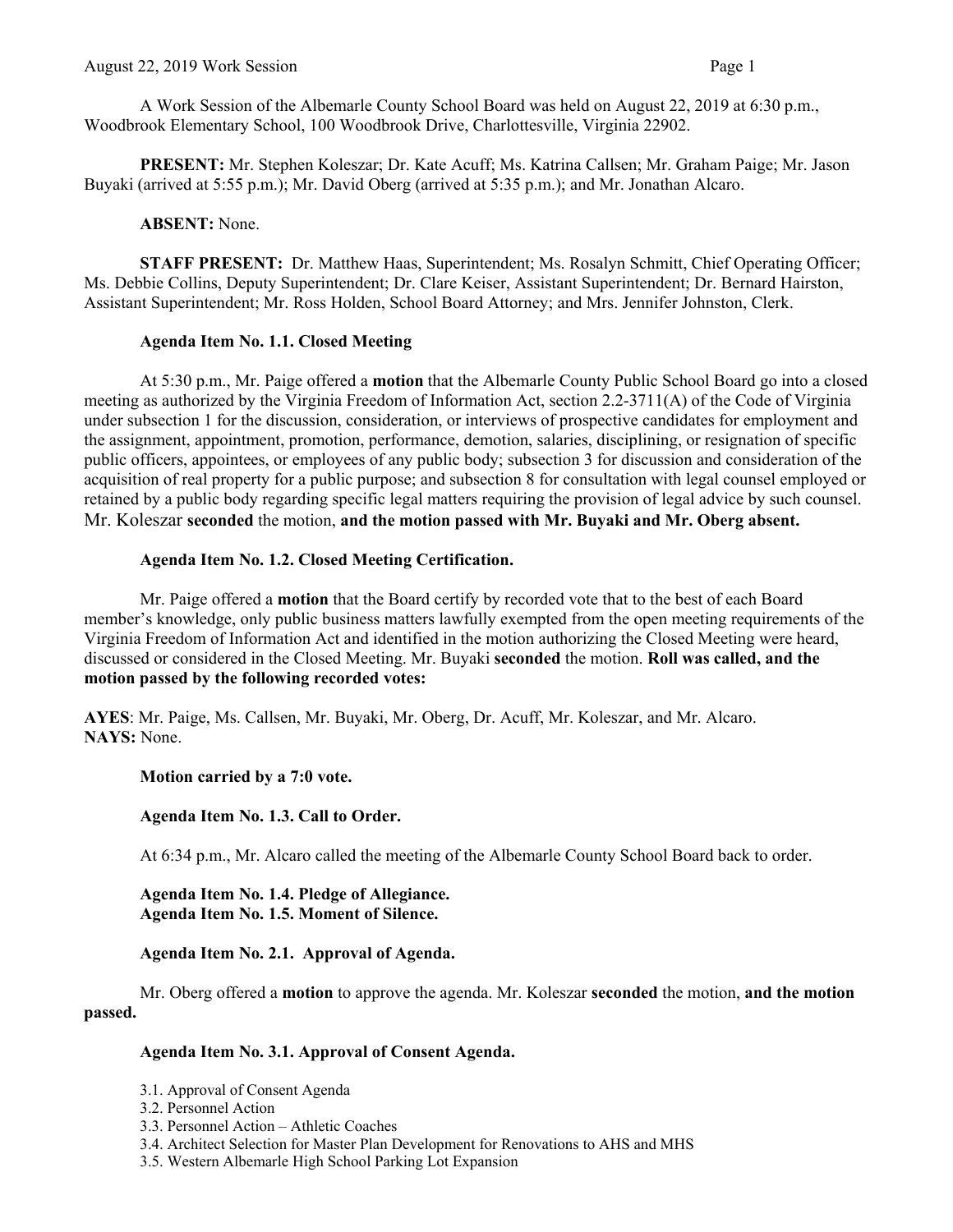3.6. FY 21-FY31 Capital Improvement Program Priorities 3.7. 3rd Floor County Office Building (COB) Renovations 3.8. FY2020/2021 Proposed Budget Process and Calendar 3.9. 2019-2020 School Crisis Plans and Certifications 3.10. For Information: Learning Resource Selection and Adoption 3.11. For Information: Policy Reviews and Revisions

Mr. Koleszar offered a **motion** to approve the consent agenda minus items 3.5, 3.6, and 3.11. Mr. Paige **seconded** the motion, **and the motion passed.** 

# **Agenda Item No. 4.0. Items Pulled from the Consent Agenda.**

Item 3.5.

Dr. Acuff noted that she is opposed to this item. She does not agree with using money earmarked for bond referendum projects to be used for parking spaces at Western Albemarle. This project was not included in the bond referendum. She then offered a **motion** to strike this item from the consent agenda. Ms. Callsen **seconded**  the motion. Mr. Alcaro then asked for discussion. Mr. Oberg said that he supports the item. Ms. Callsen noted that she felt there is adequate parking at Western Albemarle. If more is needed, could students not park at Henley or Brownsville and walk across to Western. **Roll was called, and the motion failed by the following recorded votes:**

**AYES**: Dr. Acuff and Ms. Callsen **NAYS**: Mr. Oberg, Mr. Koleszar, Mr. Alcaro, Mr. Paige and Mr. Buyaki.

## **Motion failed by a 2:5 vote.**

Item 3.6.

Mr. Koleszar offered a **motion** to approve the Capital Improvements Program priorities as presented totaling \$181,387. Mr. Oberg **seconded** the motion. **Roll was called, and the motion passed by the following recorded votes:**

**AYES:** Dr. Acuff, Ms. Callsen, Mr. Paige, Mr. Buyaki, Mr. Oberg, Mr. Koleszar, and Mr. Alcaro. **NAYS:** None.

## **Motion carried by a 7:0 vote.**

Item 3.11

Mr. Koleszar asked that staff work to further revise policies GBEC, KGB, and KGC. Mr. Koleszar offered a **motion** to receive for first read the policies included in item 3.11. Mr. Oberg **seconded** the motion, **and the motion passed.**

**Agenda Item No. 5.1. Announcements.** None.

# **Agenda Item No. 6.1. School Board/Superintendent Business.**

Dr. Haas provided the Board with a first day of school overview.

## **Agenda Item No. 6.2. Board Member Reports.**

Mr. Oberg noted that the renovations at Western Albemarle are great.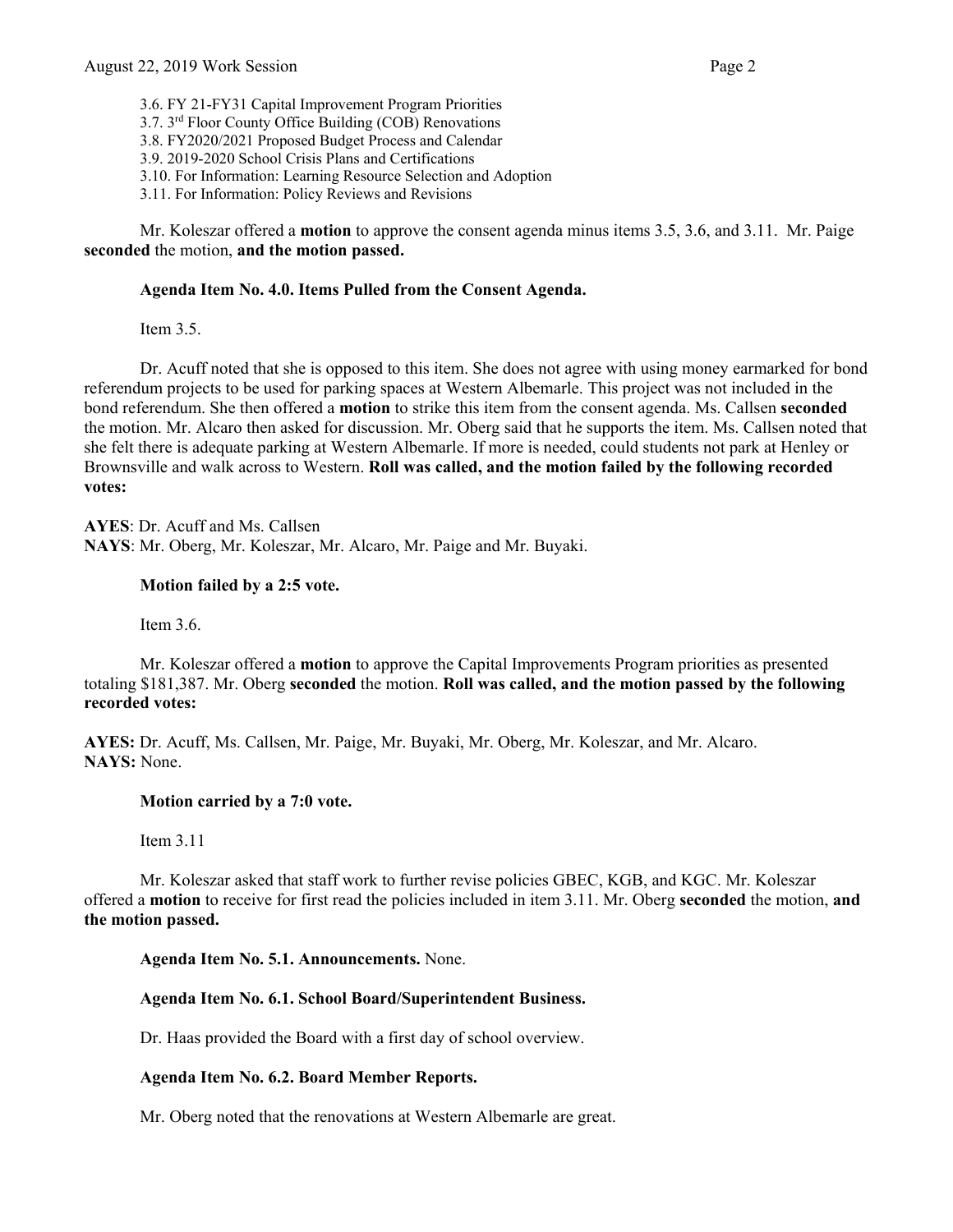#### **Agenda Item No. 7.1. Summer Projects.**

Mr. Letteri provided for the Board's consideration an overview of the projects that have been taking place in school division facilities throughout the summer.

This report was received for information.

#### **Agenda Item No. 7.2. Proposed Changes to Public Comment Sign-Up.**

Ms. Johnston provided for the Board's consideration proposed changes to public comment sign-up. In an effort to streamline processes and assist in running a more efficient meeting, it is recommended that the School Board change its process for signing up for Public Comment.

It is recommended that the Board implement an online sign-up for public comment. Beginning with the September 2019 business meeting, public comment sign-up will be on-line. To address accessibility issues, if an individual does not have access to sign up on-line the individual may call the clerk's office to sign-up.

How it would work

At 8 a.m. on the Monday after the Board packet is published, a link will be activated for individuals to sign-up. The sign-up will remain open until 3 p.m. on the day of the meeting. If an individual is unable to access the on-line form, then a call can be placed to the School Board Office at which time the individual will be placed on the speaker list.

If the Board approves this change, there will be a communication plan developed to notify stakeholders of the process change. During the months of September, October and November, sign-up will also be allowed at the meetings as well. In December, the sign-up would be electronic.

Making this change will allow the Chair to review the number of speakers prior to the meeting in order to make any adjustments to the time allotted for speakers and/or depending on the number of speakers amend the proposed agenda.

In addition, Policy BDDH, Policy KD, and the Public Comment Guidelines are being recommended for changes to reflect current practice.

Ms. Callsen said that she feels the changes would send a message that the Board does not want to receive public comment. She asked why the changes are necessary.

Mr. Buyaki feels that the changes could present a barrier. He feels that the Board's priority to listen to the public.

Ms. Callsen said that the online sign up could be manipulated by members of the public. Individuals could sign up and then not show up to speak.

Mr. Oberg said that he is uncomfortable with the changes because it gives the feeling that we are trying to limit public comment.

Dr. Acuff said that it does not have to be one or the other. We could pilot the proposed changes along with having in person sign up for public comment.

Mr. Buyaki said that Board is elected to listen to the public.

Ms. Callsen said that the Board cares about what the public has to say.